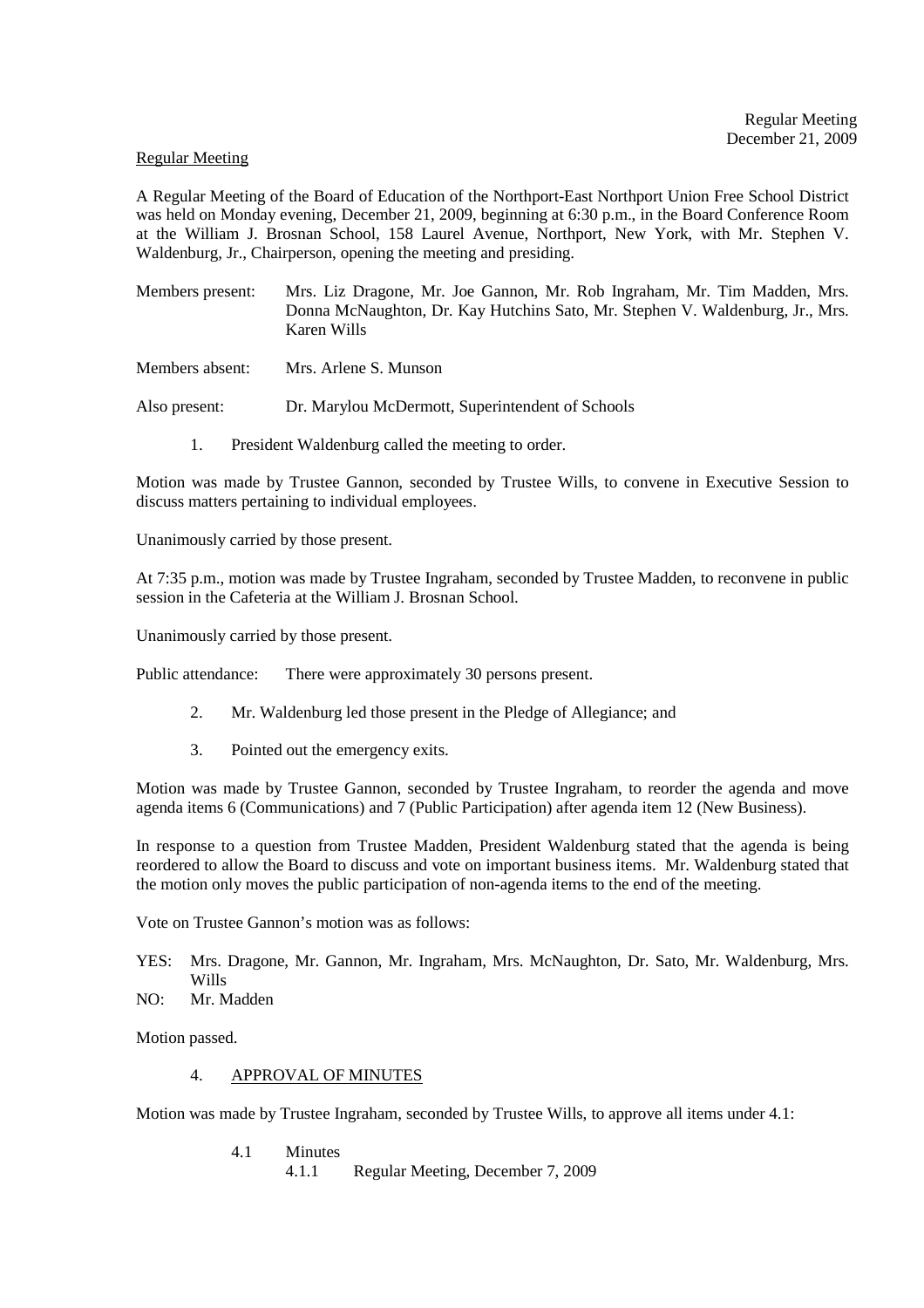## 4.1.2 Public Work Session, December 7, 2009

Unanimously carried by those present.

 4.2 For Information: Claims Auditor's Report for Warrants and Schedule of Claims for payments dated October 1, 2009 (Accounts Payable Warrant), October 2, 2009 (Payroll Trust & Agency Warrant), October 15, 2009 (Accounts Payable Warrant), October 16, 2009 (Payroll Trust & Agency Warrant), October 1-30, 2009 (Wire Transfer Warrant), October 30, 2009 (Payroll Trust & Agency Warrant, October 30, 2009 (Accounts Payable Warrant)

# 5. SPECIAL REPORTS/ANNOUNCEMENTS FROM THE SUPERINTENDENT

5.1 President Waldenburg introduced Mr. John Gross, Board Counsel, to summarize the busing issues from Ocean Avenue School to the Village Pre School.

Mr. Gross stated that the current busing issue concerns the extent to which, under existing Board Policy, the District has an obligation to transport children from home school to a child care location either within their attendance zone or outside of the attendance zone. The existing Board Policy indicates that if a program is registered or licensed under the Social Services Law for the State of New York the District has the obligation to transport children from the home to those registered or licensed facilities anywhere within the District. If, however, a program or location is not registered or licensed then the obligation of the District is only to transport the children within the attendance zone. The initial question was triggered by residents asking for delivery of youngsters to an unlicensed, unregistered facility outside of the student's attendance zone. In the course of researching that question, it was discovered that the Village Pre School is neither registered nor licensed and the issue arose whether or not the existing delivery of youngsters to that entity was permissible under the law. Mr. Gross stated that counsel advice is that it is impermissible to deliver the youngsters through public funds to the Village Pre School kindergarten enhancement program. Mr. Gross stated that in conversation with counsel representing the Village Pre School, he stated that should the preschool program, which is a tuition based instructional program for kindergarten enhancement, make application under the Social Services Law for registration as a registered child care program, and if they were successful in obtaining that registered status it would be permissible to deliver students to that program. Mr. Gross stated that the Counsel to the New York State School Boards Association agreed with the legal opinion regarding transportation of students to Village Pre School.

Mr. John Rieger, counsel to Ms. Gail Sparks owner of the Village Pre School, stated that the law and Board policy for many years has required no registration or license, nor does the state of New York under the Education Law for those children who are going to a child care facility within the attendance zone. Mr. Rieger stated that the Village Pre School is chartered by the State of New York as a preschool/nursery school and the kindergarten enrichment program is everything that a child care facility is.

There was a long discussion among the Board members and counsel regarding the registration or license of the Village Pre School as a child care facility, the expenditure of public funds for transportation to child care facilities, the consequences of providing transportation to the Village Pre School, the continuation of the transportation from Ocean Avenue School until the end of the school year, proposing changes to the state transportation law, and appeals to the Commissioner of Education.

Mr. Gross stated that the Commissioner of Education does not give advisory opinions and the only way to get a final decision from the Commissioner would be for the Board to adopt a resolution to terminate transportation services to the Village Pre School and an appeal to the Board's decision be filed with the Commissioner within 30 days.

Motion was made by Trustee Gannon, seconded by Trustee McNaughton, upon following the advice of Board Counsel, to cease bus transportation services to certain families and youngsters to the Village Pre School program within the attendance zone of Ocean Avenue School. The cessation will occur on June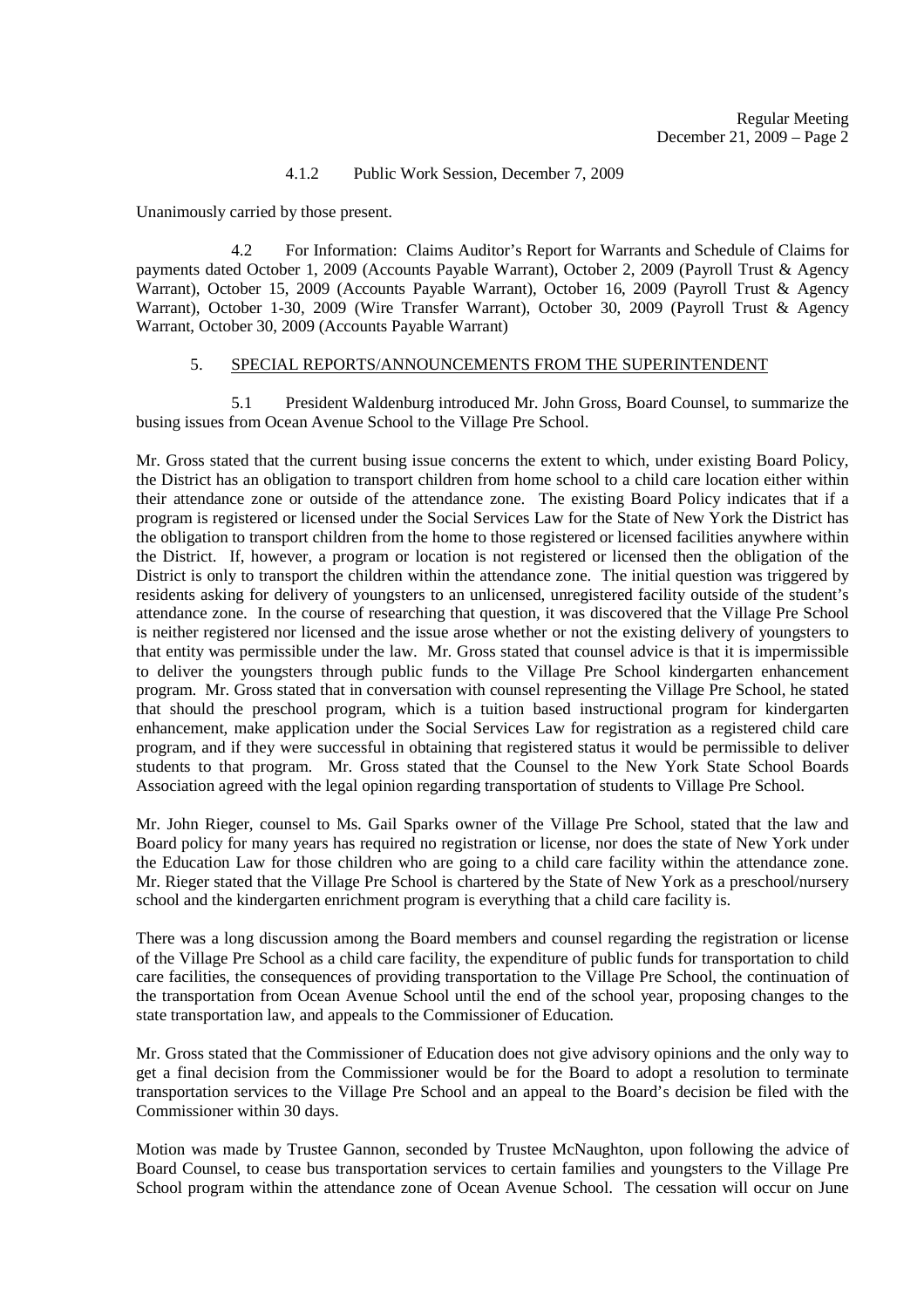30, 2010. The delay in termination of services is due to the hardship that will be imposed upon those parents with the cessation of those services.

Vote on Trustee Gannon's motion was as follows:

- YES: Mrs. Dragone, Mr. Gannon, Mr. Ingraham, Mrs. McNaughton, Dr. Sato, Mr. Waldenburg, Mrs. Wills
- NO: Mr. Madden

Motion passed.

 5.2 Dr. Marylou McDermott, Superintendent, presented the District's 2008-2009 New York State Report Card and District Highlights. Dr. McDermott stated that Districts are required to meet the AMO or Annual Measurable Objective for English Language Arts, Mathematics and Science assessment scores in grades 3-8. The State also requires Districts to meet the AMO in English and Mathematics at the secondary level as well as meeting the State standard for graduation. Dr. McDermott presented 2007-2009 data showing that the District has continued to perform above the state standard at all levels in English Language Arts, Mathematics, Science and Social Studies.

Dr. McDermott presented the 2009 District program highlights including a profile of the Class of 2009 and departmental highlights in English Language Arts, Mathematics, Science, Social Studies, World Languages, Art, Music, International Baccalaureate, Business, Academy of Finance, Academy of Information Technology, Technology, Family and Consumer Sciences, Health Education, Library Media Centers, Physical Education, Athletics, Special Education, English as a Second Language, Counseling Center, and Extra and Co-Curricular Activities.

There was a brief discussion by the Board regarding the slight decrease in the 2009 graduation rate and factors impacting that number. Mr. Matt Nelson, Assistant Superintendent for Instruction, stated that the staff continually reaches out to students who are dropping out and tries to find ways to keep them in school or get those students in GED programs, through academic, social and emotional support. Mr. Nelson noted that the state report card does not include the students who graduated in August.

Dr. McDermott stated that she will discuss the savings the District has realized during the months of December and January at the January 25<sup>th</sup> Board meeting, and asked Ms. Kathleen Molander, Assistant Superintendent for Business, to discuss some of the rebates the District has received.

Ms. Molander stated the District has received \$13,570 in rebates from LIPA for the installation of energy efficient devices. These devices were installed at three of the elementary schools and at East Northport Middle School through the use of Excel money that was received from New York State.

 5.3 Motion was made by Trustee Dragone, seconded by Trustee Gannon, to receive the final recommendations for course catalog changes being considered at the high school for the 2010-2011 school year.

Unanimously carried by those present.

Trustee Wills thanked the administration for addressing the Special Education Course Catalog changes.

 5.4 The President of the Board reviewed the upcoming Board of Education meetings scheduled for January  $11^{th}$ , January  $25^{th}$ , February  $8^{th}$  and February  $22^{nd}$ .

Trustee Wills asked the Superintendent to invite Mr. Joseph Pokorny of the Suffolk County Water Authority to attend a Work Session to discuss the placement of wells on District property.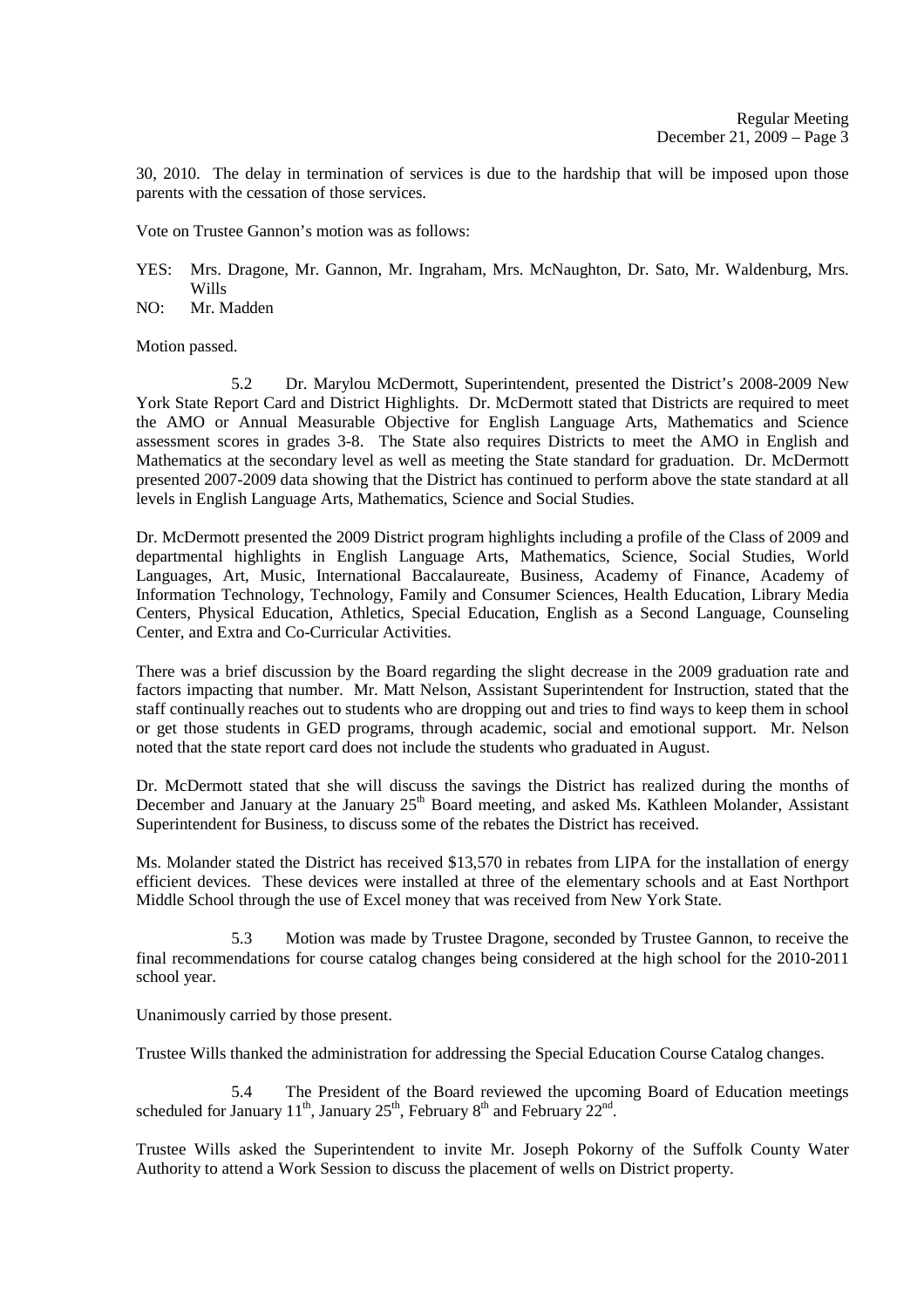Motion was made by Trustee Gannon, seconded by Trustee Dragone, to approve all items under 8. and 9., including Supplemental 8.1.1 (Schedule A - #3-6), Supplemental 8.1.3 (Schedule C - #3), Supplemental 9.4 (Transfer of Funds), Supplemental 9.7 (Resolution), and Supplemental 9.8 (Grant Application).

## 8. SUPERINTENDENT'S REPORT, GENERAL - FOR BOARD ACTION

 8.1 Personnel Schedules, each dated December 21, 2009, and each attached and made part of the official minutes:

| 8.1.1                                                                                                                          | Schedule A |  | - Certified Staff (including Supplemental A) |  |  |
|--------------------------------------------------------------------------------------------------------------------------------|------------|--|----------------------------------------------|--|--|
| 8.1.2                                                                                                                          | Schedule B |  | Non-Instructional Staff                      |  |  |
| 8.1.3                                                                                                                          | Schedule C |  | Salary Transfer (including Supplemental C)   |  |  |
| 8.1.4                                                                                                                          | Schedule J |  | - Committee on Special Education             |  |  |
|                                                                                                                                |            |  |                                              |  |  |
| $\mathbf{r}$ , and $\mathbf{r}$ , and $\mathbf{r}$ , and $\mathbf{r}$ , and $\mathbf{r}$ , and $\mathbf{r}$ , and $\mathbf{r}$ |            |  |                                              |  |  |

- 8.2 Receiving for a second reading and adopting revisions to the following policy:
	- 8.2.1 Policy #9510.4 *"Terms and Conditions of Employment for Security*

*Personnel"* 

There was a brief discussion regarding the security personnel policy and looking into alternative health care companies to find the most economical plan and alternative ways of funding those plans to reduce the District's liabilities.

- 8.3 Receiving for a first reading the following policy:
	- 8.3.1 Policy #6685 *"False Claims, Fraud Prevention and Detection"*
- 8.4 Deleting the following policies:
	- 8.4.1 Policy #3361 *"Payrolls"*
	- 8.4.2 Policy #5142.3 *"Eye Safety"*
	- 8.4.3 Policy #6145 *"Extraclassroom Activities"*
	- 8.4.4 Policy #6175 *"Youth Recreation Advisory Council"*
- 8.5 Receiving for a first reading the following textbook:
	- 8.5.1 Basic Steps to Reading Rhythm James Guarnieri JG Music 1 Instrumental Band Lessons

## 9. SUPERINTENDENT'S REPORT, FINANCIAL - FOR BOARD ACTION

9.1 Taking specified action on the following BIDS:

EDUCATIONAL

9.1.1 Award – Hardcover/Paperback Books

 9.2 Approving a 2009-2010 SEDCAR I Sub-Allocation Contract for Services between Commack Union Free School District (Local Education Agency-LEA) and the Northport-East Northport Union Free School District (Approved Special Education Program-ASEP)

9.3 Approving the following donations to the District: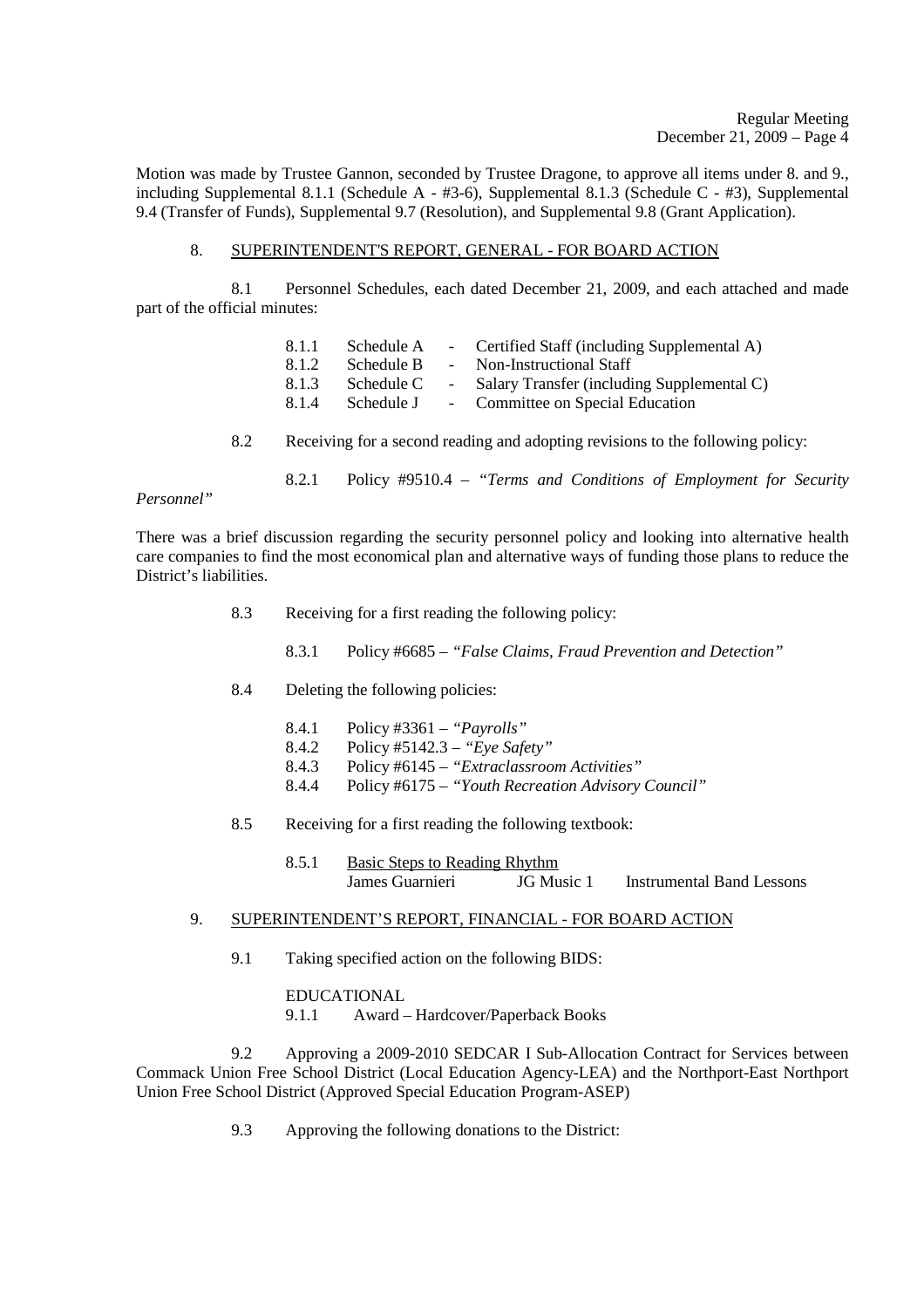9.3.1 \$500.00 from Mark Tracy to the Judith P. Tracy Memorial Scholarship Fund and \$150.00 from Mr. and Mrs. Joseph Tragna to the Lieutenant Commander Christopher C. Tragna Memorial Scholarship Fund

 9.3.2 \$280.00 from various donors to the Michael Kauffman Memorial Scholarship Fund

 9.3.3 \$200.00 from Mr. and Mrs. Charles D. Tragna to the Lieutenant Commander Christopher C. Tragna Memorial Scholarship Fund and \$1,000.00 from Mrs. Britt Marshal to the Joseph Marshall Math Scholarship Fund

9.4 Approving transfer of general fund appropriations in the 2009-2010 budget

 9.5 Approving a 2009-2010 Special Education Services Contract between the Northport-East Northport Union Free School District and the Half Hollow Hills Central School District

9.6 Approving the following change orders:

## CAPITAL PROJECTS – EXCEL:

 9.6.1 Change Order #1, dated November 17, 2009, SED Project #58-04-04-03- 0-009-015, Pulaski Road Elementary School, increase in the amount of \$677.00

 9.6.2 Change Order #1, dated August 21, 2009, SED Project #58-04-04-03-0- 003-016, East Northport Middle School, increase in the amount of \$1,219.92, and General Allowance Authorization #1, in the amount of \$2,000.00

9.7 Approving the following resolution:

RESOLUTION OF THE NORTHPORT-EAST NORTHPORT UNION FREE SCHOOL DISTRICT, NEW YORK, ADOPTED DECEMBER 21, 2009, DELEGATING TO THE PRESIDENT OF THE BOARD OF EDUCATION THE POWER TO AUTHORIZE THE ISSUANCE OF TAX ANTICIPATION NOTES AND/OR REVENUE ANTICIPATION NOTES FOR THE 2009-2010 FISCAL YEAR.

#### Recitals

WHEREAS, on October 15, 2009, in response to updated budget projections, the Governor of the State of New York (the "Governor" and the "State") proposed reducing the current 2009-2010 State Budget by \$3.0 billion, including \$480 million in education spending; and

WHEREAS, the State Legislature convened in Special Session to consider the Governor's deficit reduction plan and to develop other proposals to address the imbalance in the State's 2009-2010 Budget, which has been estimated to be between \$3.2 billion and \$4.0 billion; and

WHEREAS, on December 2, 2009 the State Legislature adopted a \$2.7 billion deficit reduction plan to partially reduce the State's projected budget deficit, *without* impacting any State aid funding to public school districts; and

WHEREAS, on December 13, 2009 the Governor announced that he would unilaterally withhold \$750 million in scheduled payments to schools and local governments and instructed the Division of the Budget to delay aid payments to school districts in order to eliminate the total projected State deficit; and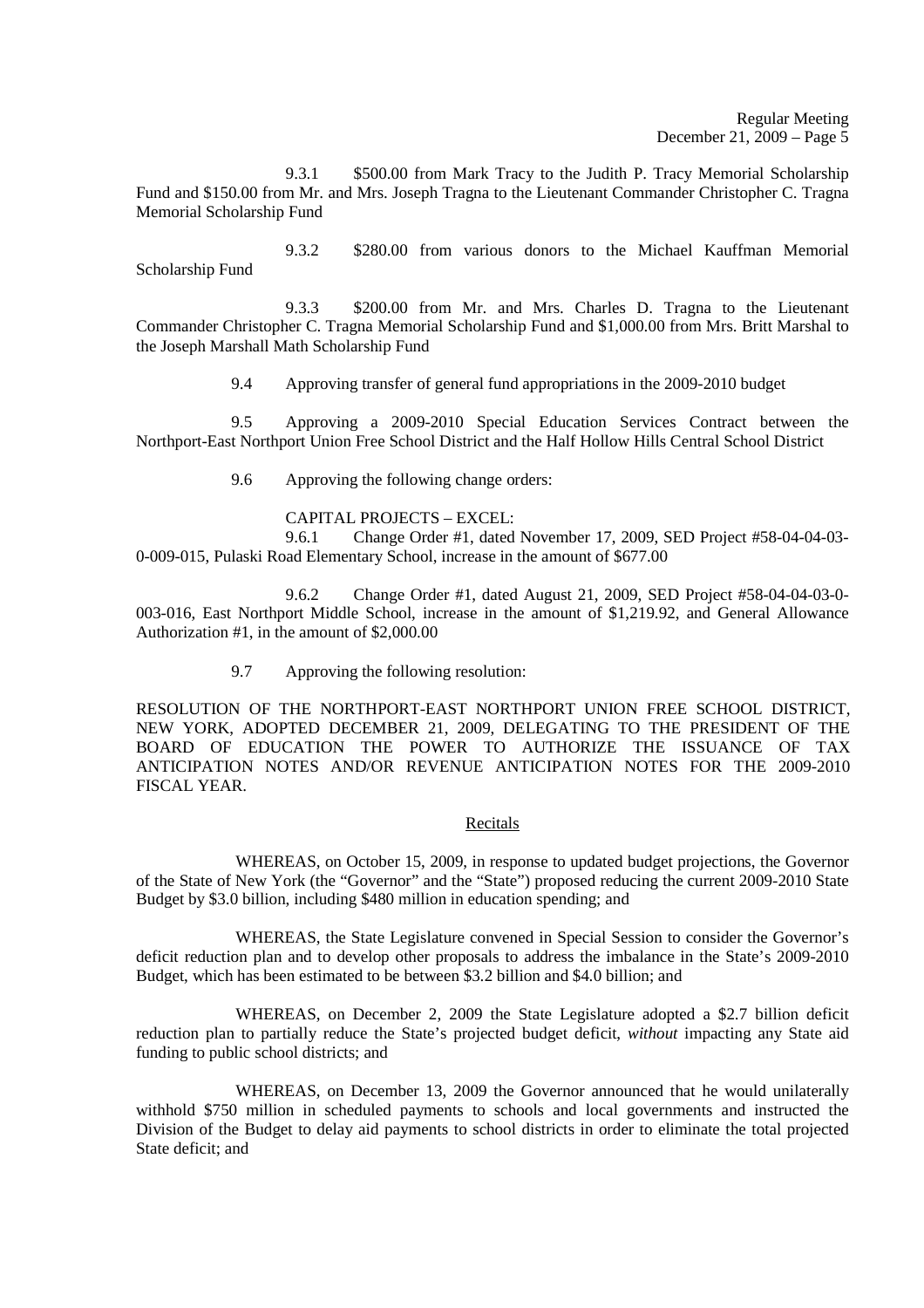Regular Meeting December 21, 2009 – Page 6

WHEREAS, as a result of the Governor's action, the Board of Education of the Northport-East Northport Union Free School District (the "District") anticipates that such delay may affect the District's operating cash flow and cash liquidity for the remainder of the 2009-2010 school fiscal year and necessitate District borrowing; and

WHEREAS, in order to arrange for any such borrowing in a timely and efficient manner. the Board of Education of the District has determined that it is necessary and desirable to delegate to the President of the Board the power to authorize the issuance of tax anticipation notes and/or revenue anticipation notes of the District during the remainder of the current fiscal year; and

Now, therefore,

THE BOARD OF EDUCATION OF THE NORTHPORT-EAST NORTHPORT UNION FREE SCHOOL DISTRICT, IN THE COUNTY OF SUFFOLK, NEW YORK, HEREBY RESOLVES (by the favorable vote of not less than a majority of all the members of said Board of Education) AS FOLLOWS:

Section 1. In order to facilitate the issuance of tax anticipation notes (the "TANs") and/or revenue anticipation notes (the "RANs," and together with the TANs are hereafter collectively referred to as the "Notes") to provide funds to meet its cash-flow needs for the 2009-2010 fiscal year, the Board of Education of the Northport-East Northport Union Free School District (the "District"), in the County of Suffolk, New York, hereby delegates, pursuant to Section 30.00 of the Local Finance Law, constituting Chapter 33-a of the Consolidated Laws of the State of New York (the "Law"), its power to authorize the issuance of tax anticipation notes and/or revenue anticipation notes to the President of the Board of Education, the chief fiscal officer of the District.

Section 2. (a) Any TANs shall be issued pursuant to Section 24.00 of the Law, and shall be issued in anticipation of the collection of real estate taxes heretofore levied for school purposes for the fiscal year commencing July 1, 2009 and ending June 30, 2010, and the proceeds of the TANs shall be used only for the purposes for which said taxes have been levied.

(b) Any RANs shall be issued pursuant to Section 25.00 of the Law, and shall be issued in anticipation of the receipt of moneys (herein called "State Aid") expected to be received by the District from the State of New York for the fiscal year commencing July 1, 2009 and ending June 30, 2010 and the proceeds of the RANs shall be used only for the purposes of paying expenses which are payable from the State Aid in anticipation of which they are issued.

Section 3. All of the Notes so authorized shall contain the recital of validity prescribed by Section 52.00 of the Law and shall be general obligations of the District, and the faith and credit of the District are hereby pledged to the punctual payment of the principal of and interest on the Notes and unless the Notes are otherwise paid or payment provided for, an amount sufficient for such payment shall be inserted in the budget of the District and a tax sufficient to provide for the payment thereof shall be levied and collected.

Section 4. Subject to the provisions of this resolution and the Law, and pursuant to Sections 50.00, 56.00 and 60.00 of the Law, the powers to sell and issue such Notes, including the renewals thereof, and to determine the terms, form and contents, including the manner of execution, of such Notes, and to execute arbitrage certifications relative thereto, are hereby further delegated to the President of the Board of Education.

Section 5. All of such Notes shall be executed in the name of the District by the manual signature of the President of the Board of Education, the Vice President of the Board of Education, the District Treasurer, the District Clerk, or such other officer of the District as shall be designated by the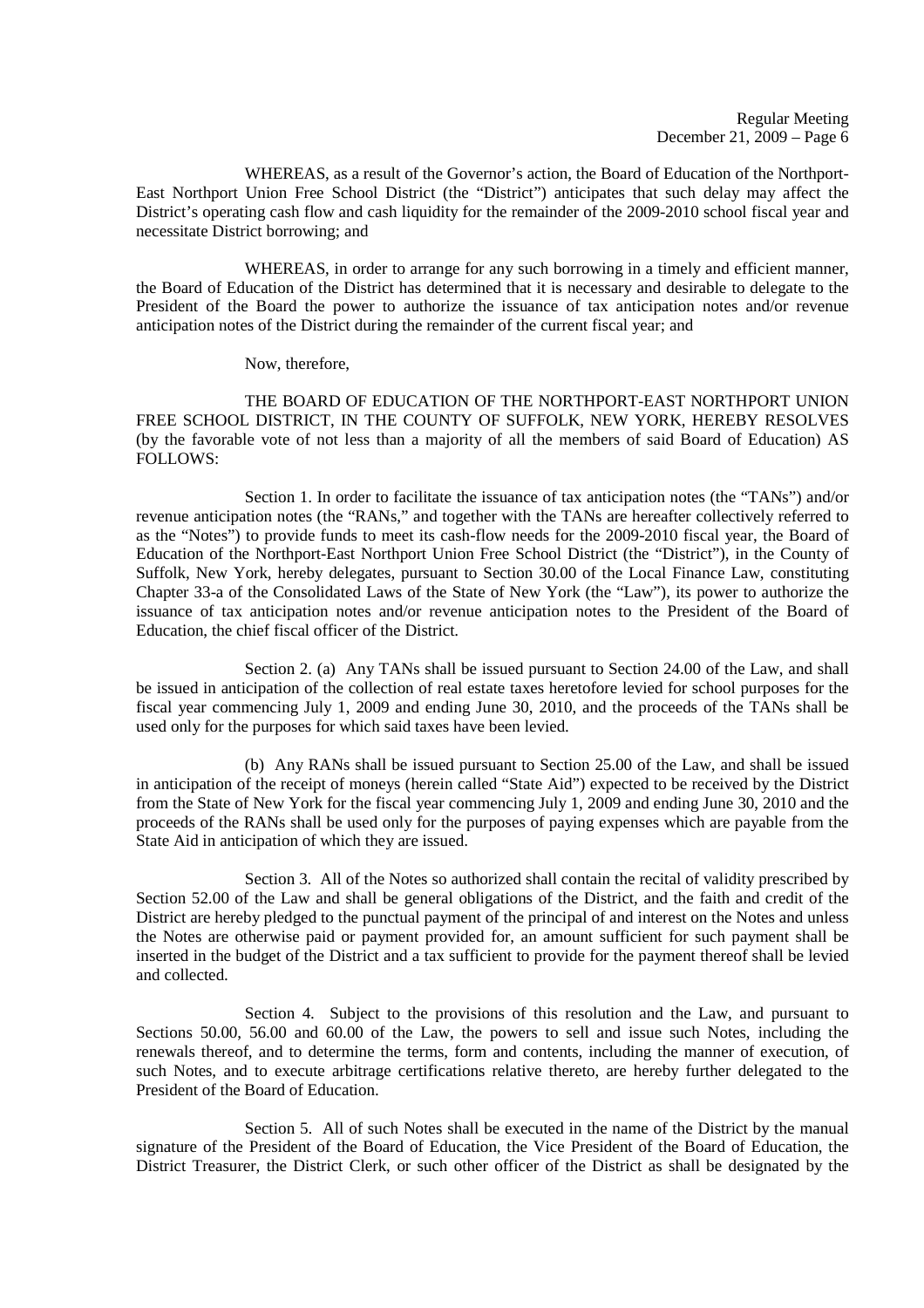chief fiscal officer of the District, and shall have the corporate seal of the District impressed or imprinted thereon which corporate seal may be attested by the manual signature of the District Clerk.

Section 6. The powers hereby delegated shall be exercised by the President of the Board of Education until such time as the Board of Education, by resolution, shall elect to reassume the same.

Section 7. This resolution shall take effect immediately.

In response to questions, Ms. Kathleen Molander, Assistant Superintendent for Business, stated that the recommended resolution addresses the 10% cut in State Aid the District received in December and a possible 19% reduction in the Star payment in the month of January. Ms. Molander stated that this is proactive and the District may not have to borrow the money, but would be able to should it need it. Ms. Molander noted that several law suits have been filed against the state and suggested writing to the governor and local representatives as a united force against the cuts in State Aid.

 9.8 Authorizing the administration to apply for a *"Chase Multimedia in the Classroom Grant*" to be used for students and teachers at Ocean Avenue School to receive free general admission to the 2010 Celebration of Teaching and Learning.

Vote on Trustee Gannon's motion to approve all items under 8. and 9., including Supplemental 8.1.1 (Schedule A - #3-6), Supplemental 8.1.3 (Schedule C - #3), Supplemental 9.4 (Transfer of Funds), Supplemental 9.7 (Resolution), and Supplemental 9.8 (Grant Application) was unanimously carried by those present.

## 10. SUPERINTENDENT'S REPORT - FOR INFORMATION ONLY

10.1 Student Activity Account Reports for October, 2009 from:

| Northport High School<br>10.1.1 |  |
|---------------------------------|--|
|---------------------------------|--|

10.1.3 Northport Middle School

#### 11. UNFINISHED BUSINESS

Dr. McDermott stated that Instructional Initiatives in Community Services postponed at the December  $7<sup>th</sup>$ meeting will be presented at the April  $27<sup>th</sup>$ , 2010 meeting.

## 12. NEW BUSINESS

#### 6. COMMUNICATIONS

There were no letters of communication.

## 7. PUBLIC PARTICIPATION

#### Name Comment

Denise Mumm Thanked Dr. McDermott for calling her today and giving an update on UTN-EN several issues and also inquired about the status of the Use of Facilities policy and suggested reviewing health care options and changing employee contributions to health insurance.

Trustee Ingraham stated that the committee reviewing the Use of Facilities policy will have recommendations ready next month for the Board's review.